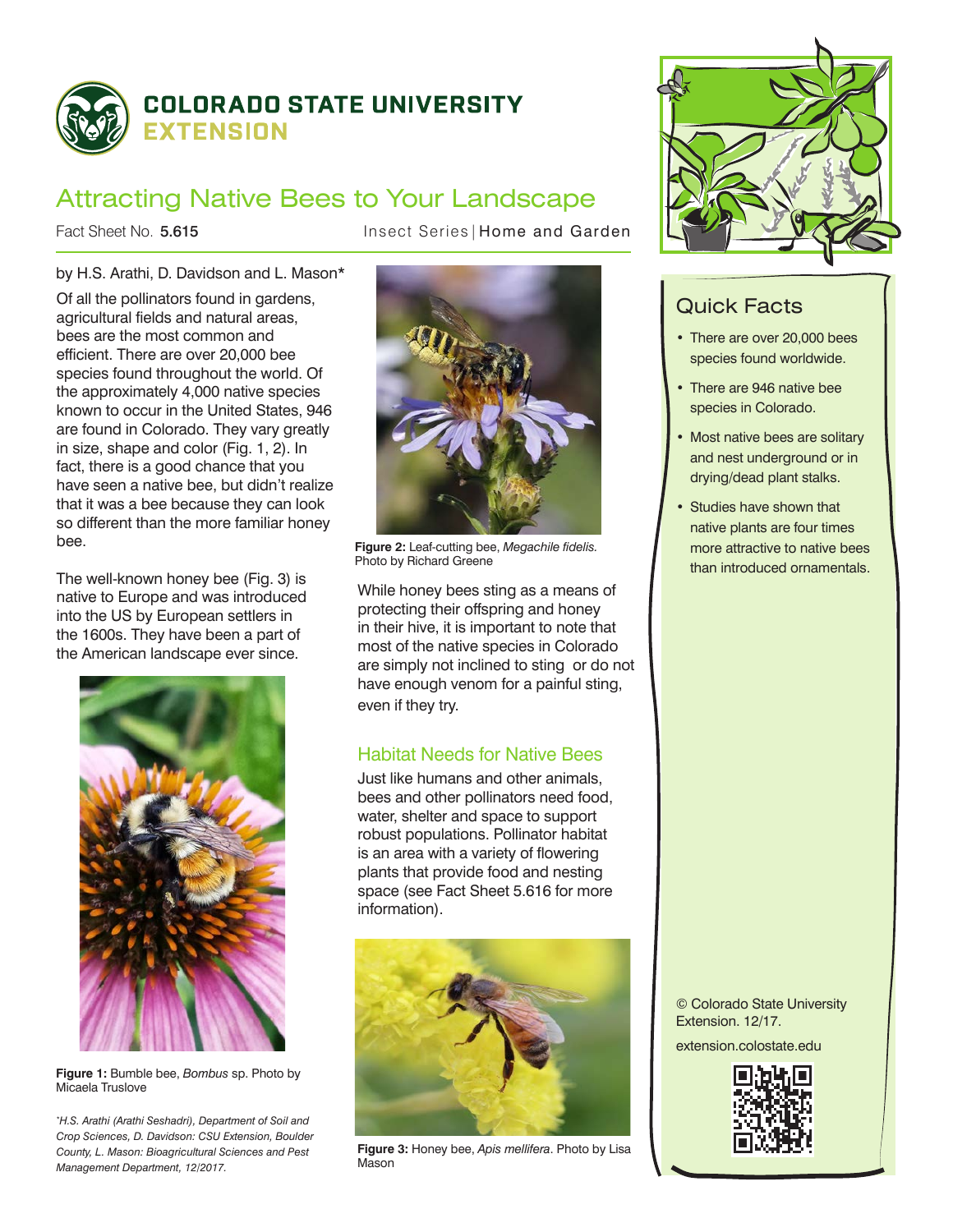

**Figure 4:** Bee emerging from soil. Photo by MaLisa Spring

Unlike honey bees that are social and live in large colonies, 90% of native bee species found around the world are solitary. Approximately 70% of these nest underground in the soil (Fig. 4), and about 30% nest inside hollow stems of plants and in tunnels left by other insects. When creating habitat for these solitary species it is important to take this into account. You can provide snags (dead wood) and areas of sunny, undisturbed, unmulched ground in your garden to allow for the native bees to create spaces for their nests. You should avoid using landscape fabric in the habitat area as it would impede the ability of ground-nesting bees to tunnel into the soil.

When considering shelter and vegetation for native bees, it is best to plant in layers, replicating nature. Begin by establishing a basic structure as the first layer with trees and shrubs.

#### **Figure 5:** Bee watering dish.

Then add perennials, grasses, and groundcovers as further layers within the landscape. Bees, of course, need water too. You can provide a shallow dish filled with pebbles and water to allow bees and other insects to get a drink (Fig. 5).

The pebbles allow for an easy landing and an easy exit. Be sure to drain and refill the dish every few days to avoid harboring mosquito larvae. Bees will also drink water from common landscape irrigation sources like drip systems and sprinkler heads. It is important to avoid spraying chemicals near any source of water such as bird baths or fountains, to avoid poisoning bees.

#### Plant List for Foraging Bees

The list of plants for pollinator habitats will vary for different parts of Colorado as climatic conditions, soil quality, elevation and water availability are highly variable. It is important to have plants that bloom from early spring through summer and as late into the fall as possible to provide continual resources for pollinators. A Xerces Society study shows that native plants are four times more attractive to native bee species than introduced ornamentals which makes sense because they would have co-evolved together.

Here are some suitable native plants that are grouped based on the flowering season to get you started. Please see Fact Sheet 5.616 for a more complete list.

#### Early-Season

- • Blue Flax *Linum lewisii*
- • Pasque flower *Pulsatilla patens*

#### Mid-Season

- Asters (many options available, check with local nursery)
- • Yarrow *Achillea millefolium*
- • Flowering trees including willows and black locust

#### Late-Season

- • Rocky Mountain bee plant *Cleome serrulata*
- • Common sunflower *Helianthus annuus*
- • Goldenrod *Solidago spp.*
- Late season flowering shrubs
- • Rabbitbrush *Chrysothamnus nauseosus*

## Incorporating Nesting Habitat into Your Home Garden

Many people are familiar with the managed (or domesticated) honey bee and the large colonies they create. In a single honey bee hive there is one queen that does all the egg laying and tens of thousands of workers that are